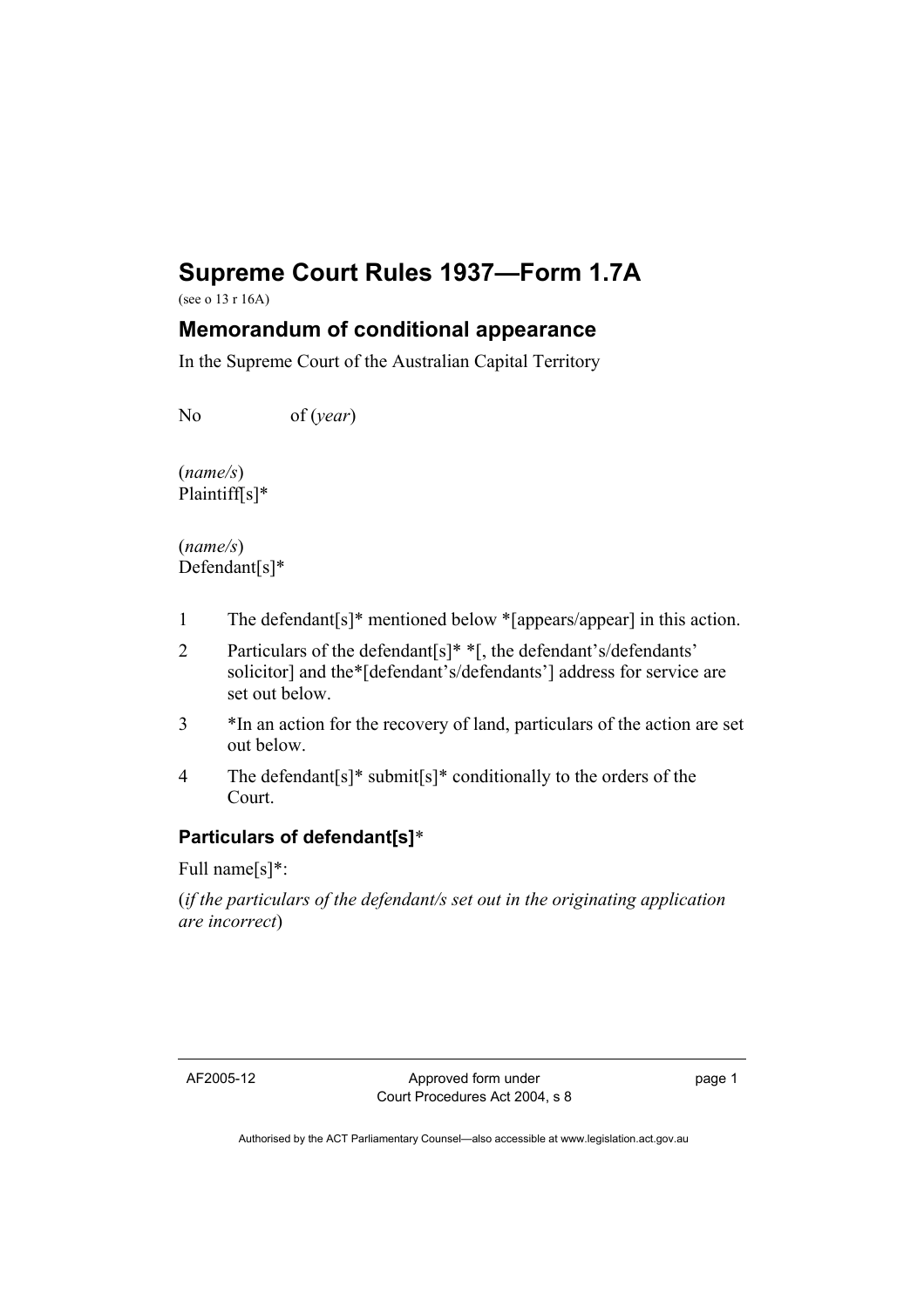The correct particulars are as follows:

(*if the defendant is /defendants are represented by a solicitor*)

Solicitor's full name:

Solicitor's full business address:

Solicitor's telephone no:

\*Name, address and telephone no. of agent solicitor:

Service of documents — 1

Address for service:

(*if represented by a solicitor, the following information may be provided*)

\*Document exchange box no:

\*Postal address (*if different from address for service*):

\*Fax no:

\*Email address:

#### \***Particulars in action for recovery of land**

\*The defendant (*if more than 1, name of defendant*) appears in the capacity of landlord of the property.

\*The defence is limited to the following part of the property: 2

Date:

Signature[s]\* of \*[defendant[s]/defendant's solicitor/defendants' solicitor]:

*\**(*delete if inapplicable*)

*Note 1* See the *Supreme Court Rules 1937*, order 1 rule 4, def *address for service* and order 13 rule 2 (1) (c) and (2).

*Note 2* See the *Supreme Court Rules 1937*, order 13 rule 15.